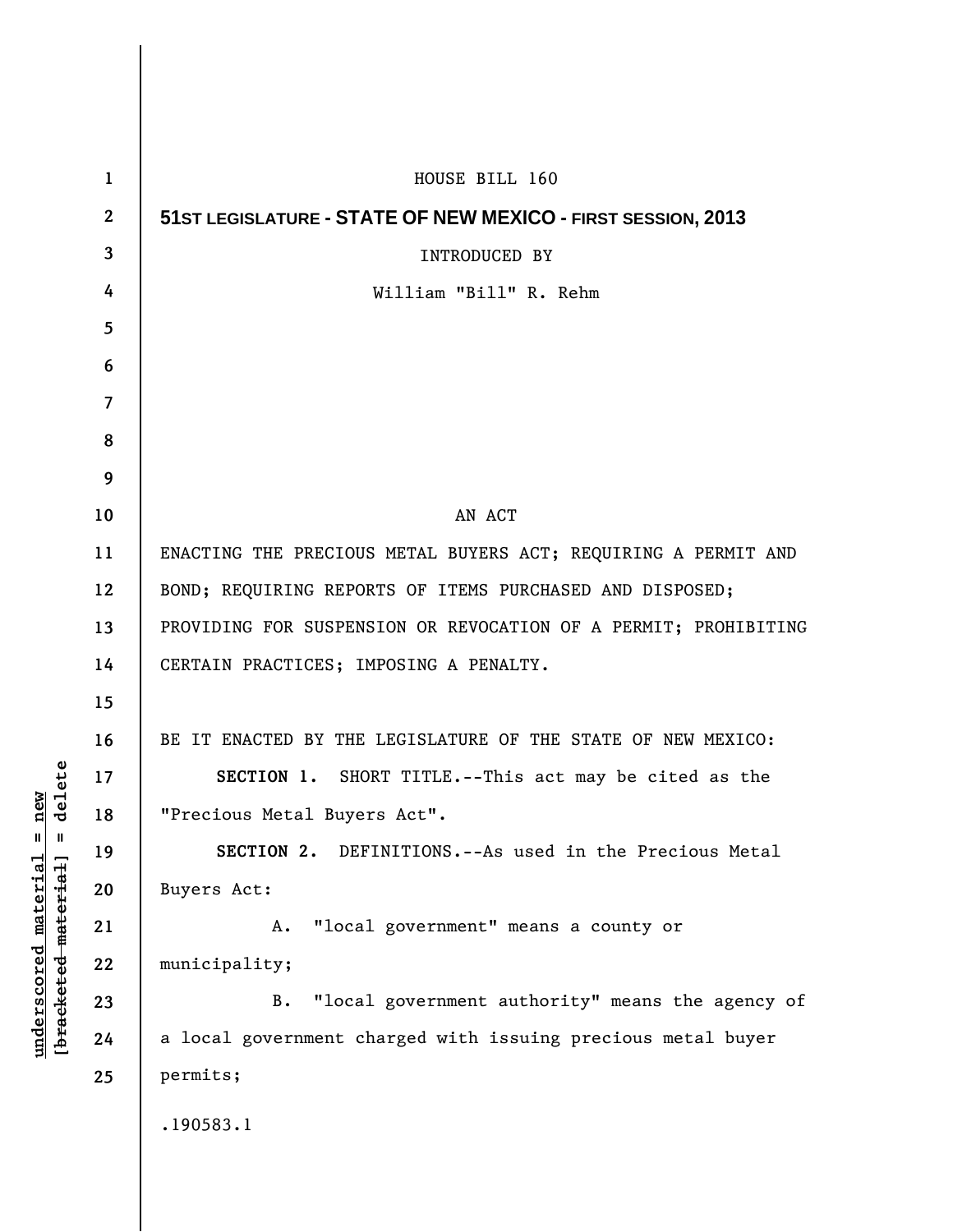**1 2 3 4 5 6 7 8 9 10 11 12 13 14 15 16 17 18 19 20 21 22 23 24 25**  C. "local law enforcement agency" means the chief of police, the chief's designee or the police department if applicable to a municipality, or the county sheriff, the sheriff's designee or the county sheriff's department if applicable to a county; D. "place of business" means the location or premises where a precious metal buyer regularly conducts or will conduct business in New Mexico; E. "precious metal" means gold, silver, platinum, palladium or rhodium; and F. "precious metal buyer" means a person engaged in the business of purchasing items of precious metal for the purpose of resale, smelting, melting down or otherwise altering the items, except "precious metal buyer" does not include a pawnbroker who holds a permit pursuant to the Pawnbrokers Act or a business that derives ninety percent or more of its annual gross receipts from the retail sale of jewelry or the making and selling of jewelry. **SECTION 3.** PERMIT REQUIRED--APPLICATION--FEE.-- A. A precious metal buyer shall obtain a precious metal buyer permit from the local government where the precious metal buyer's place of business is located. The permit shall be conspicuously displayed in the precious metal buyer's place of business and shall expire on July 1 of each year and be renewed by that date. Upon obtaining the permit, every

.190583.1

 $\frac{1}{2}$  of  $\frac{1}{2}$  and  $\frac{1}{2}$  and  $\frac{1}{2}$  and  $\frac{1}{2}$  and  $\frac{1}{2}$  and  $\frac{1}{2}$  and  $\frac{1}{2}$  and  $\frac{1}{2}$  and  $\frac{1}{2}$  and  $\frac{1}{2}$  and  $\frac{1}{2}$  and  $\frac{1}{2}$  and  $\frac{1}{2}$  and  $\frac{1}{2}$  and  $\frac{1}{2}$  an **[bracketed material] = delete**  $underscored material = new$ **underscored material = new**

 $- 2 -$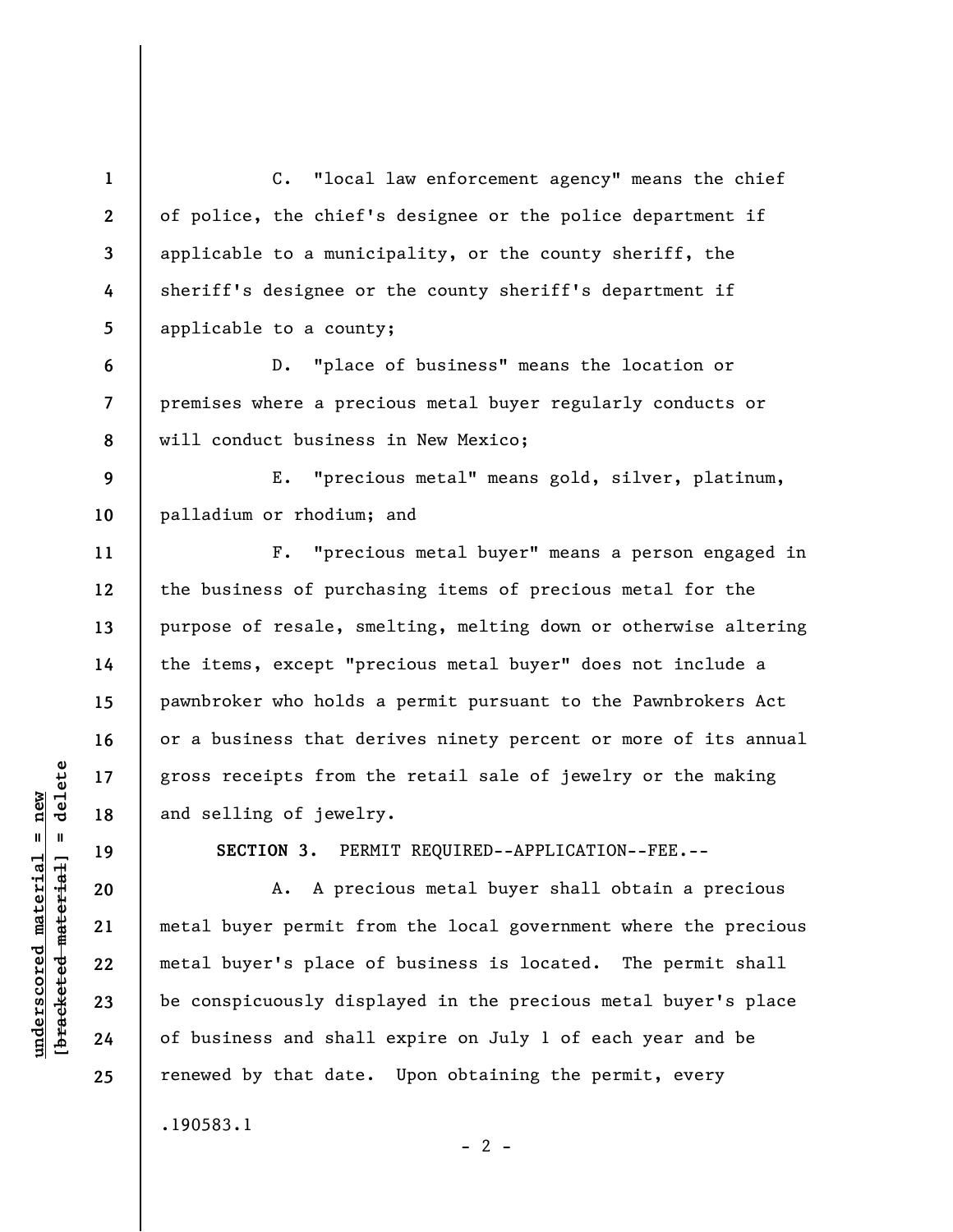precious metal buyer shall register with the local law enforcement agency. A person who has been convicted of a felony shall not be eligible for a permit.

B. An application for an original or a renewal permit shall be submitted to the local government and shall contain all information required by the local government. A local government may impose a precious metal buyer permit fee to cover the expense of administration of the Precious Metal Buyers Act.

**12**  C. An application for a permit shall require the name, address, social security number and date of birth of each employee and agent of the applicant engaged in the business of purchasing precious metals. A permit holder shall notify the local government authority of any change to the list of employees or agents within fifteen days of the change.

**SECTION 4.** BOND REQUIRED.--

A. A person shall not engage in business as a precious metal buyer without having executed and delivered a bond to the local government where the buyer's place of business is located in the sum of ten thousand dollars (\$10,000). The bond shall be in a form approved by the local government and shall be conditioned upon the conduct of the precious metal buyer's business according to the provisions of the Precious Metal Buyers Act. The bond shall be for the benefit of each and every person damaged by a breach of any .190583.1

delete **[bracketed material] = delete**  $underscored material = new$ **underscored material = new**  $\frac{1}{2}$ 

**1** 

**2** 

**3** 

**4** 

**5** 

**6** 

**7** 

**8** 

**9** 

**10** 

**11** 

**13** 

**14** 

**15** 

**16** 

**17** 

**18** 

**19** 

**20** 

**21** 

**22** 

**23** 

**24** 

**25** 

 $-3 -$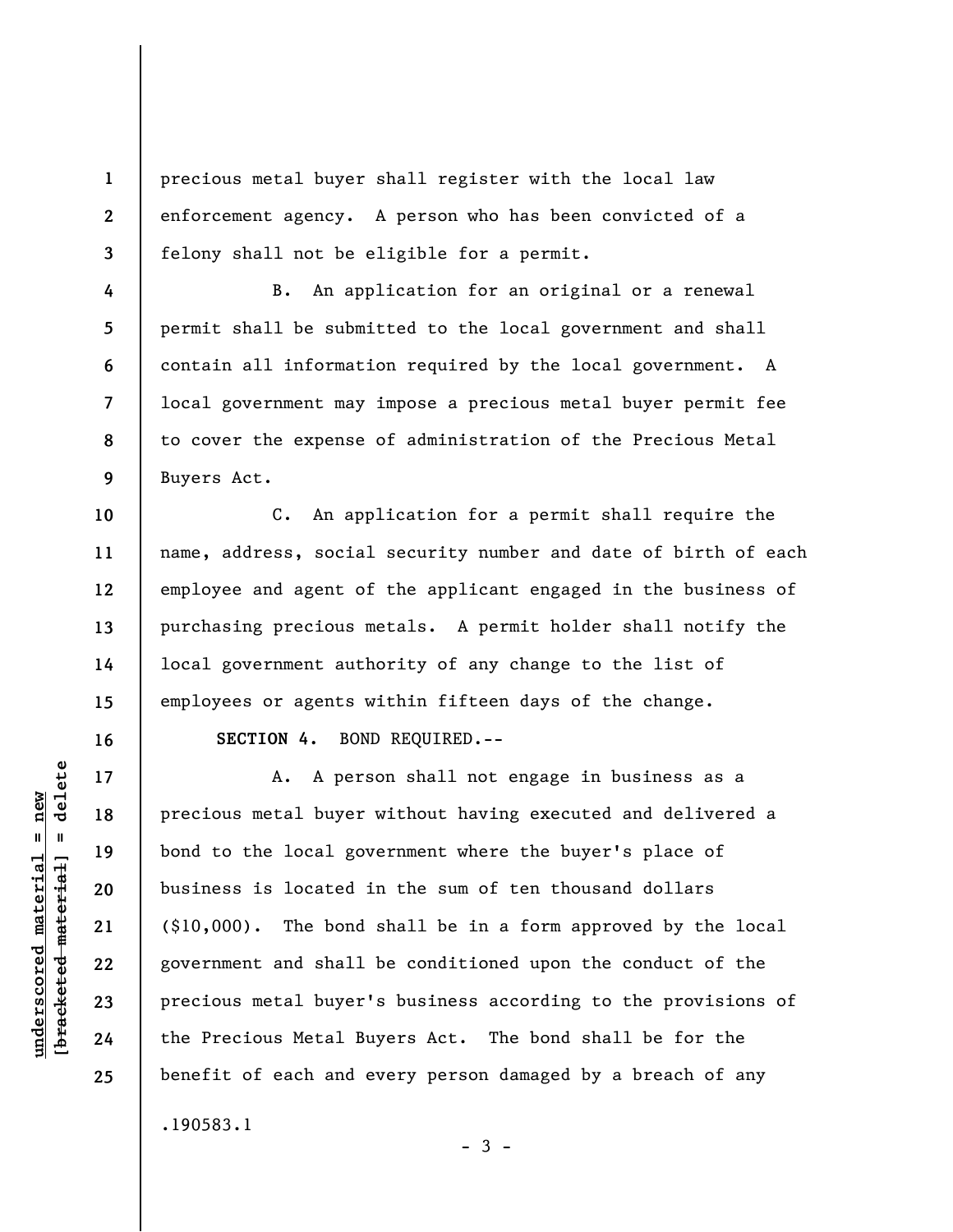condition set forth in the bond. A precious metal buyer shall provide the local government with a thirty-day advance notice, in writing, of the cancellation of the bond.

B. A precious metal buyer shall submit proof of execution and delivery of the bond to the local government with each application for an original or renewal permit.

**SECTION 5.** SUSPENSION OR REVOCATION OF PERMIT--NOTICE-- HEARING.--

**9 10 11 12 13 14 15**  A. A local government authority may institute proceedings for the suspension or revocation of a permit issued pursuant to the Precious Metal Buyers Act upon the filing of a written complaint by a local law enforcement agency, a district attorney or the attorney general charging a precious metal buyer or the buyer's agent or employee with a violation of a provision of the Precious Metal Buyers Act.

B. A local government authority shall serve written notice upon the precious metal buyer that sets forth the alleged violation and the date, time and place of the hearing. The notice shall be served no more than ten days and no less than five days before the scheduled hearing. The notice shall be served personally upon the precious metal buyer or be posted in a conspicuous place in the buyer's place of business.

C. The precious metal buyer and any other interested person shall have the right to appear at the hearing and to produce evidence. The rules of evidence shall not

- 4 -

.190583.1

 $\frac{1}{2}$  intereted material = delete **[bracketed material] = delete**  $underscored material = new$ **underscored material = new**

**1** 

**2** 

**3** 

**4** 

**5** 

**6** 

**7** 

**8** 

**16** 

**17** 

**18** 

**19** 

**20** 

**21** 

**22** 

**23** 

**24** 

**25**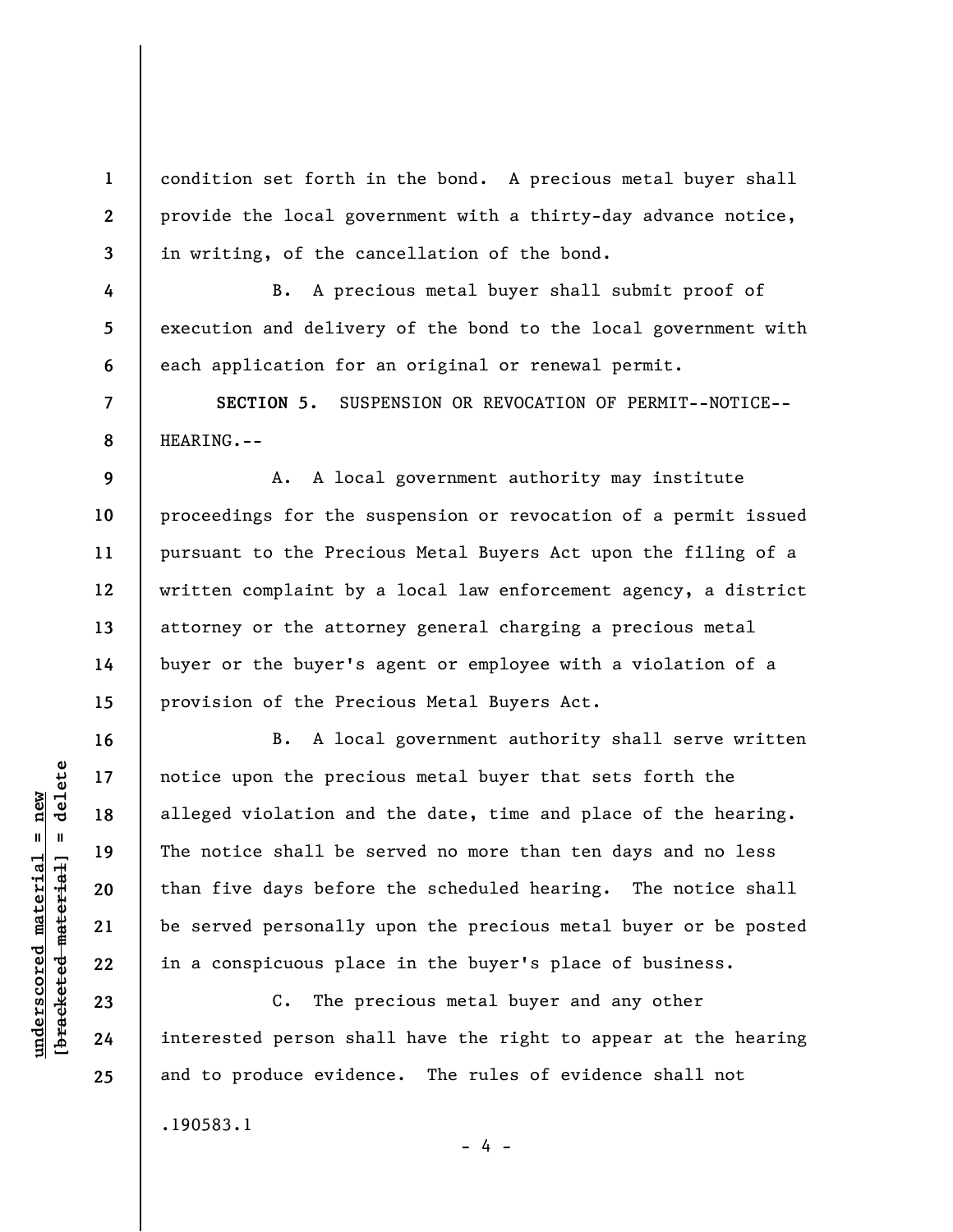**1 2 3 4 5 6 7 8 9 10 11**  apply. If, after the hearing, the local government authority determines that the precious metal buyer is in violation of a provision of the Precious Metal Buyers Act, the local government authority shall issue a written order. The order may suspend the permit for a stated period of time or permanently revoke the permit. The order shall be served upon the precious metal buyer within five business days after the hearing in the manner specified in Subsection B of this section. The official serving the order may remove the permit from the premises, if appropriate, and deliver it to the local government authority.

**SECTION 6.** LOCAL ORDINANCES AND RULES.--

A. A local government shall enact ordinances and adopt rules as necessary for the equitable administration of the Precious Metal Buyers Act.

B. Nothing in the Precious Metal Buyers Act shall be construed to prohibit a local government from enacting additional requirements governing precious metal buyers not inconsistent with that act.

**SECTION 7.** DAILY REPORTS--DELIVERY--VIOLATIONS.--

 A. A precious metal buyer shall each day accurately complete a report for each item of precious metal received or purchased during the preceding business day on a form approved by the local law enforcement agency. Each item received shall be listed on a separate report. The report shall include the .190583.1

 $\frac{1}{2}$  of  $\frac{1}{2}$  and  $\frac{1}{2}$  and  $\frac{1}{2}$  and  $\frac{1}{2}$  and  $\frac{1}{2}$  and  $\frac{1}{2}$  and  $\frac{1}{2}$  and  $\frac{1}{2}$  and  $\frac{1}{2}$  and  $\frac{1}{2}$  and  $\frac{1}{2}$  and  $\frac{1}{2}$  and  $\frac{1}{2}$  and  $\frac{1}{2}$  and  $\frac{1}{2}$  an **[bracketed material] = delete**  $underscored material = new$ **underscored material = new**

**12** 

**13** 

**14** 

**15** 

**16** 

**17** 

**18** 

**19** 

**20** 

**21** 

**22** 

**23** 

**24** 

**25** 

 $- 5 -$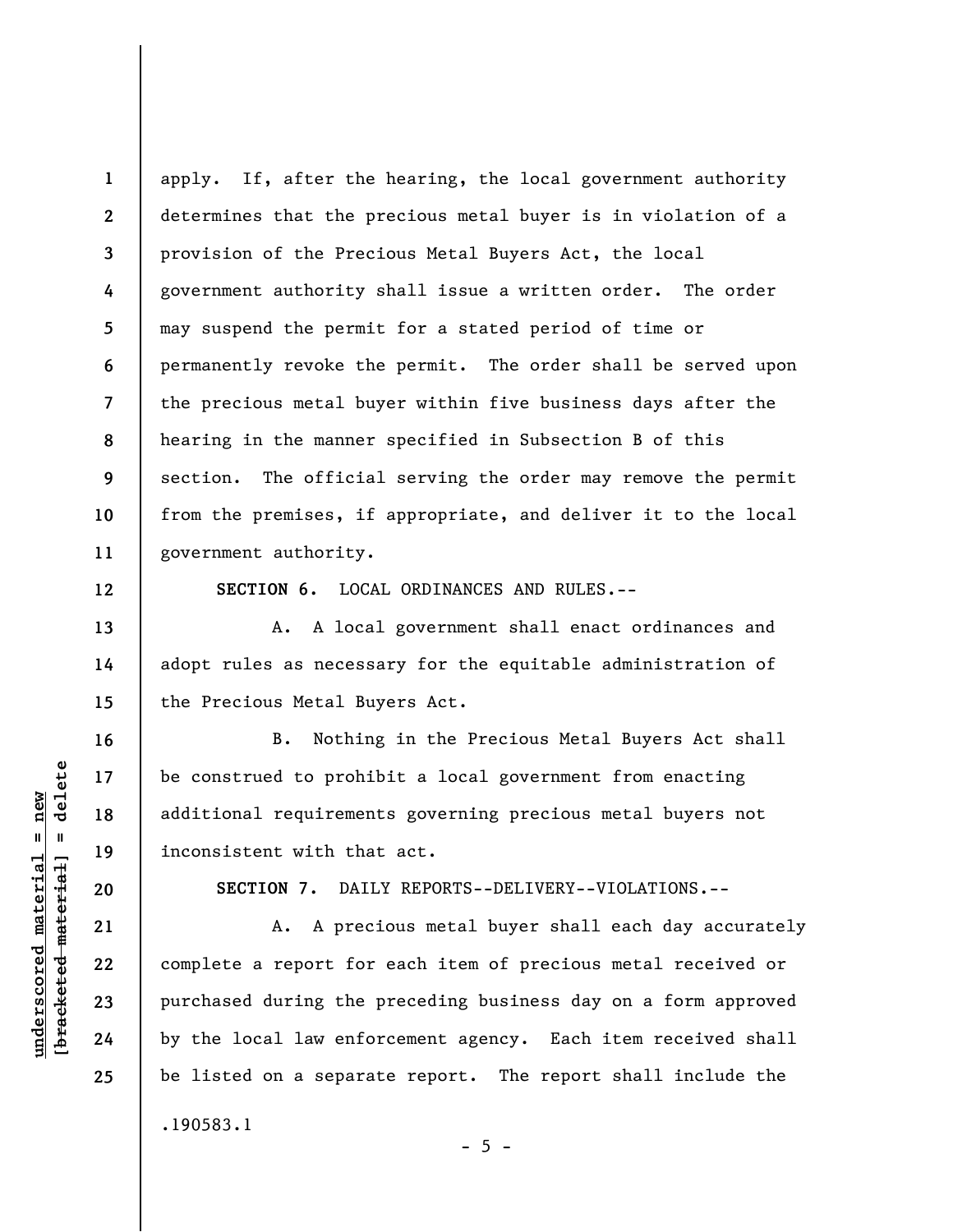following:

**1** 

| $\overline{2}$           | (1)<br>the name and a description of the item;                  |
|--------------------------|-----------------------------------------------------------------|
| 3                        | (2)<br>a photograph of the item;                                |
| 4                        | (3)<br>the serial number and other identifying                  |
| 5                        | marks, if any;                                                  |
| 6                        | the date, time and type of transaction;<br>(4)                  |
| $\overline{\phantom{a}}$ | (5)<br>the name and address of the person                       |
| 8                        | offering the item;                                              |
| 9                        | a description of the person offering the<br>(6)                 |
| 10                       | item, including sex, complexion, hair color, approximate height |
| 11                       | and weight and date of birth; and                               |
| 12                       | (7) the type of identification document used                    |
| 13                       | by the person offering the item, including the identifying      |
| 14                       | number of the document and the state or other governmental      |
| 15                       | entity that issued the document.                                |
| 16                       | All reports required by this section shall be<br>В.             |
| 17                       | completed accurately and made available by noon of the day      |
| 18                       | following the day of the transaction and shall be delivered or  |
| 19                       | mailed to the local law enforcement agency within three days of |
| 20                       | the transaction.                                                |
| 21                       | C. A driver's license or other government-issued                |
| 22                       | photo identification card shall be required of each person      |
| 23                       | entering into a precious metal transaction with a precious      |
| 24                       | metal buyer.                                                    |
| 25                       | Property purchased directly from a permit holder<br>D.          |
|                          | .190583.1                                                       |

 $[**bracket**et~~eted matcherial~~] = **delete**$ **[bracketed material] = delete**

**underscored material = new**

 $underscored material = new$ 

 $- 6 -$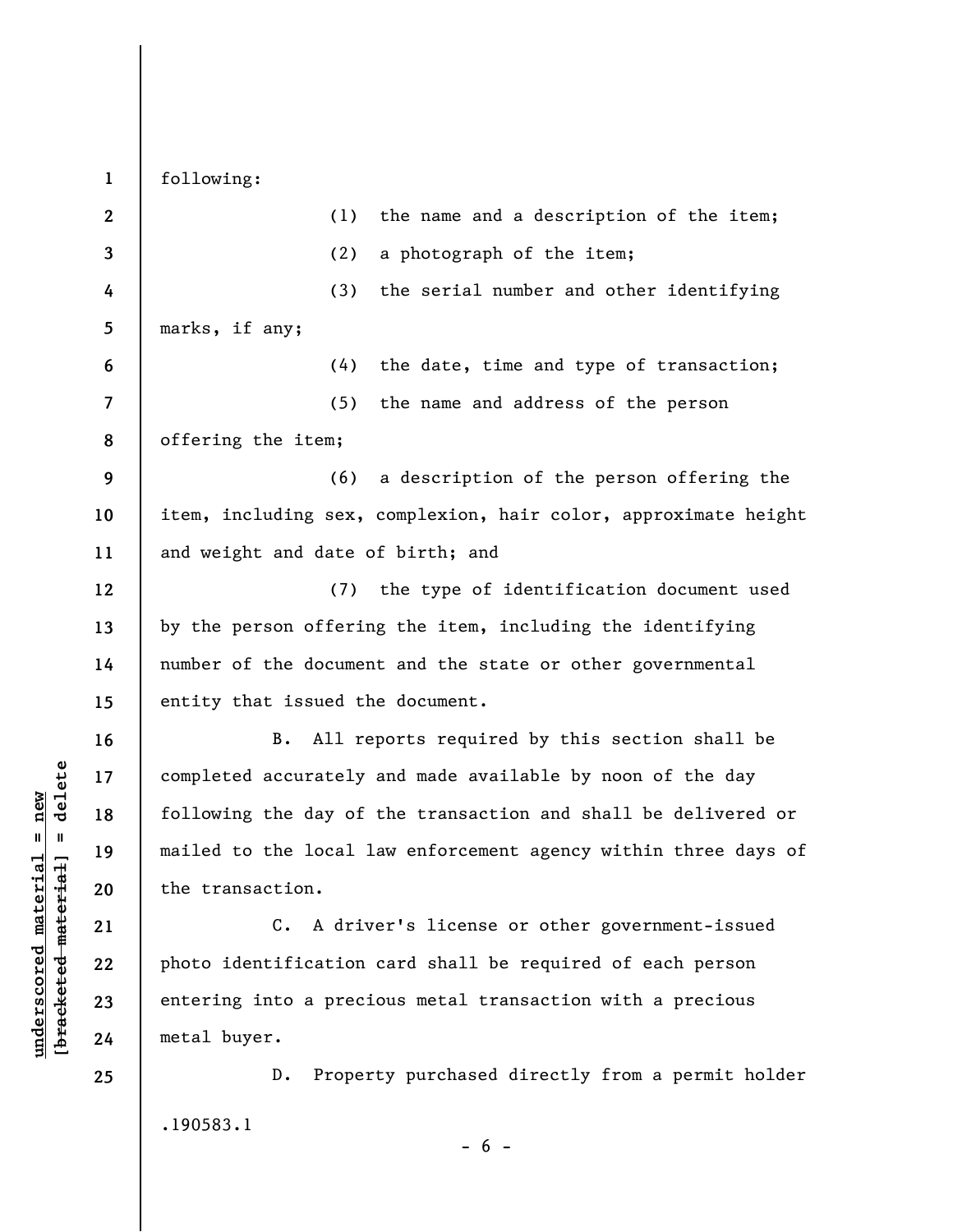**1 2 3**  regulated by the Precious Metal Buyers Act who has already reported the item pursuant to this section is exempt from the requirements of this section.

E. Persistent or frequent erroneous or incomplete entries in or delays in the submitting of the required reports shall constitute a violation of this section.

F. The reports required pursuant to this section, as well as every item received, shall be available for inspection by the local government authority, the district attorney and the local law enforcement agency at all reasonable times.

G. Each item of precious metal received or purchased by the precious metal buyer for which a report is required shall have attached to it a tag with an alphabetic or numerical identification system matching that item with its corresponding report.

**SECTION 8.** DISPOSITION OF ITEMS OF PRECIOUS METAL-- WAITING PERIOD--RECORD OF ITEM.--

A. A precious metal buyer shall not sell, smelt, melt down, alter or otherwise dispose of an item of precious metal until at least fifteen days after the buyer has received or purchased the item.

B. A precious metal buyer shall keep a permanent record, fully itemized, of the disposition of all items of precious metal. The record shall include:

- 7 -

.190583.1

 $b$ racketed material] = delete **[bracketed material] = delete**  $underscored material = new$ **underscored material = new**

**4** 

**5** 

**6** 

**7** 

**8** 

**9** 

**10** 

**11** 

**12** 

**13** 

**14** 

**15** 

**16** 

**17** 

**18** 

**19** 

**20** 

**21** 

**22** 

**23** 

**24** 

**25**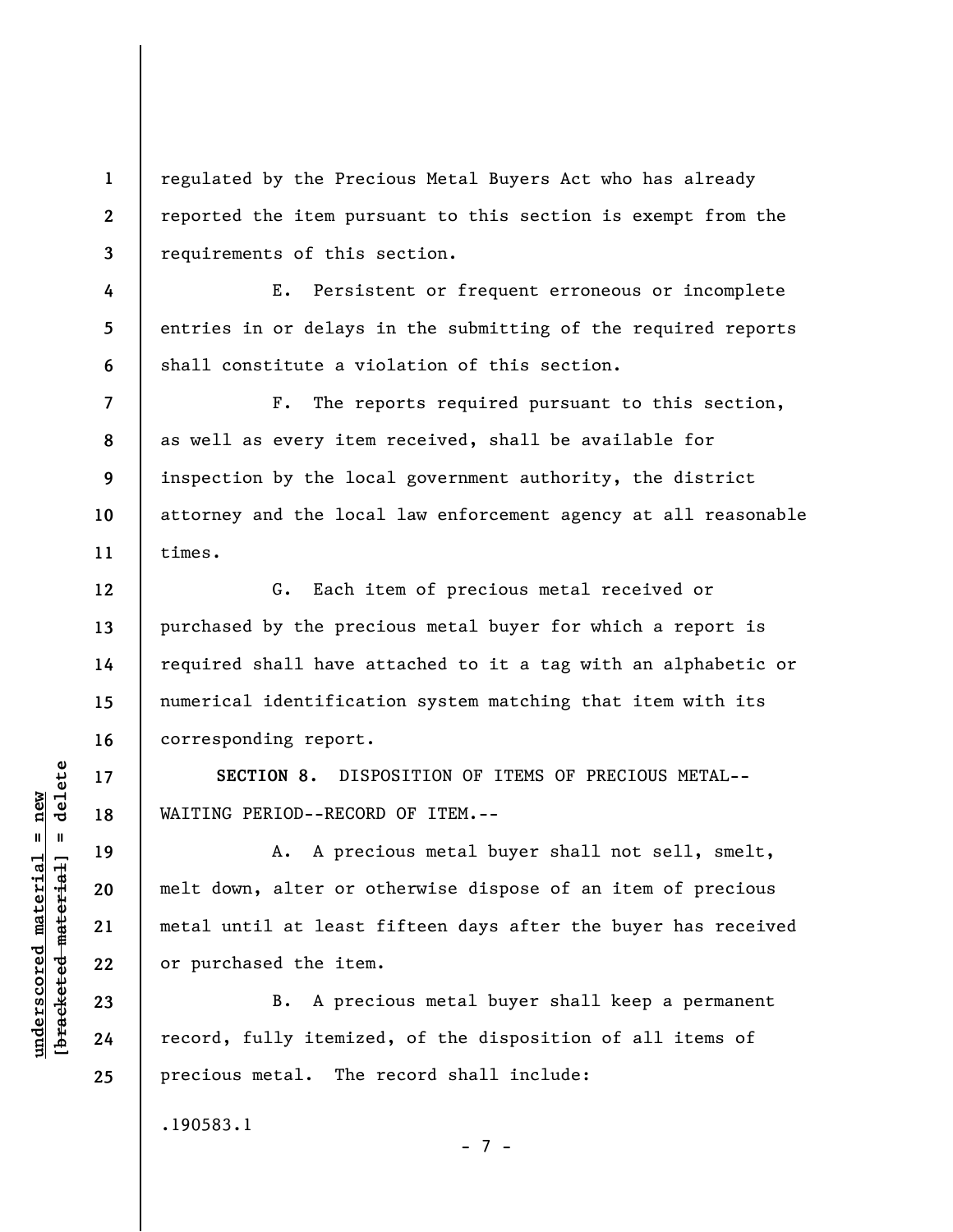**1 2 3 4 5 6 7 8 9 10 11 12 13 14 15 16 17 18 19 20 21 22 23 24 25**  (1) the report of the item as required pursuant to Section 7 of the Precious Metal Buyers Act, except that a photograph of an item may be destroyed one year after the purchase or receipt of the item; (2) the date and place of disposition; (3) the manner in which the item was disposed, whether by resale, smelting, melting, alteration or another method of disposition; and (4) for resale items, the name and address of the person or business that purchased the item. **SECTION 9.** PROHIBITED PRACTICES.--A precious metal buyer shall not: A. knowingly enter into a precious metal transaction with a person under the age of eighteen years or under the influence of alcohol or any narcotic, drug, stimulant or depressant; B. purchase or otherwise receive any item of property from which the manufacturer's name plate, serial number or identification mark has been obviously defaced, altered, covered or destroyed; C. purchase or otherwise receive any item of precious metal that the buyer knows is not lawfully owned by the person offering it; or D. require that any of the proceeds of the purchase be spent at the precious metal buyer's place of business or in .190583.1 - 8 -

 $\frac{1}{2}$  intereted material = delete **[bracketed material] = delete**  $underscored material = new$ **underscored material = new**